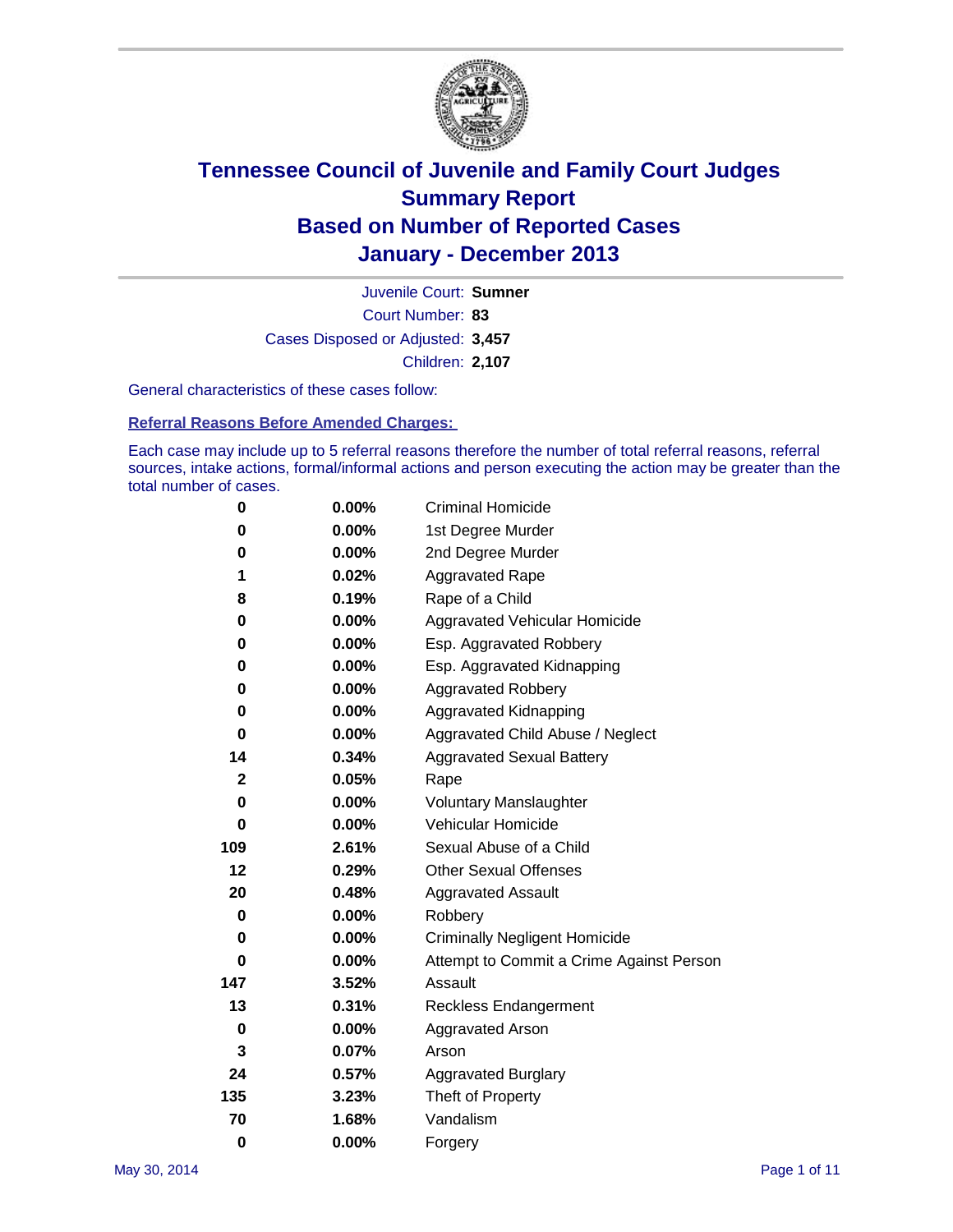

Court Number: **83** Juvenile Court: **Sumner** Cases Disposed or Adjusted: **3,457** Children: **2,107**

#### **Referral Reasons Before Amended Charges:**

Each case may include up to 5 referral reasons therefore the number of total referral reasons, referral sources, intake actions, formal/informal actions and person executing the action may be greater than the total number of cases.

| 0           | 0.00%    | <b>Worthless Checks</b>                                     |
|-------------|----------|-------------------------------------------------------------|
| 0           | 0.00%    | Illegal Possession / Fraudulent Use of Credit / Debit Cards |
| 25          | 0.60%    | <b>Burglary</b>                                             |
| 14          | 0.34%    | Unauthorized Use of a Vehicle                               |
| $\bf{0}$    | 0.00%    | <b>Cruelty to Animals</b>                                   |
| 0           | $0.00\%$ | Sale of Controlled Substances                               |
| 95          | 2.27%    | <b>Other Drug Offenses</b>                                  |
| 122         | 2.92%    | Possession of Controlled Substances                         |
| $\bf{0}$    | 0.00%    | <b>Criminal Attempt</b>                                     |
| 6           | 0.14%    | Carrying Weapons on School Property                         |
| 11          | 0.26%    | Unlawful Carrying / Possession of a Weapon                  |
| 14          | 0.34%    | <b>Evading Arrest</b>                                       |
| $\bf{0}$    | 0.00%    | Escape                                                      |
| $\mathbf 2$ | 0.05%    | Driving Under Influence (DUI)                               |
| 88          | 2.11%    | Possession / Consumption of Alcohol                         |
| 18          | 0.43%    | Resisting Stop, Frisk, Halt, Arrest or Search               |
| 1           | 0.02%    | <b>Aggravated Criminal Trespass</b>                         |
| 9           | 0.22%    | Harassment                                                  |
| 49          | 1.17%    | Failure to Appear                                           |
| 12          | 0.29%    | Filing a False Police Report                                |
| 9           | 0.22%    | Criminal Impersonation                                      |
| 32          | 0.77%    | <b>Disorderly Conduct</b>                                   |
| 32          | 0.77%    | <b>Criminal Trespass</b>                                    |
| $\mathbf 2$ | 0.05%    | <b>Public Intoxication</b>                                  |
| 0           | $0.00\%$ | Gambling                                                    |
| 51          | 1.22%    | <b>Traffic</b>                                              |
| 0           | $0.00\%$ | Local Ordinances                                            |
| 0           | 0.00%    | Violation of Wildlife Regulations                           |
| 0           | $0.00\%$ | <b>Contempt of Court</b>                                    |
| 91          | 2.18%    | Violation of Probation                                      |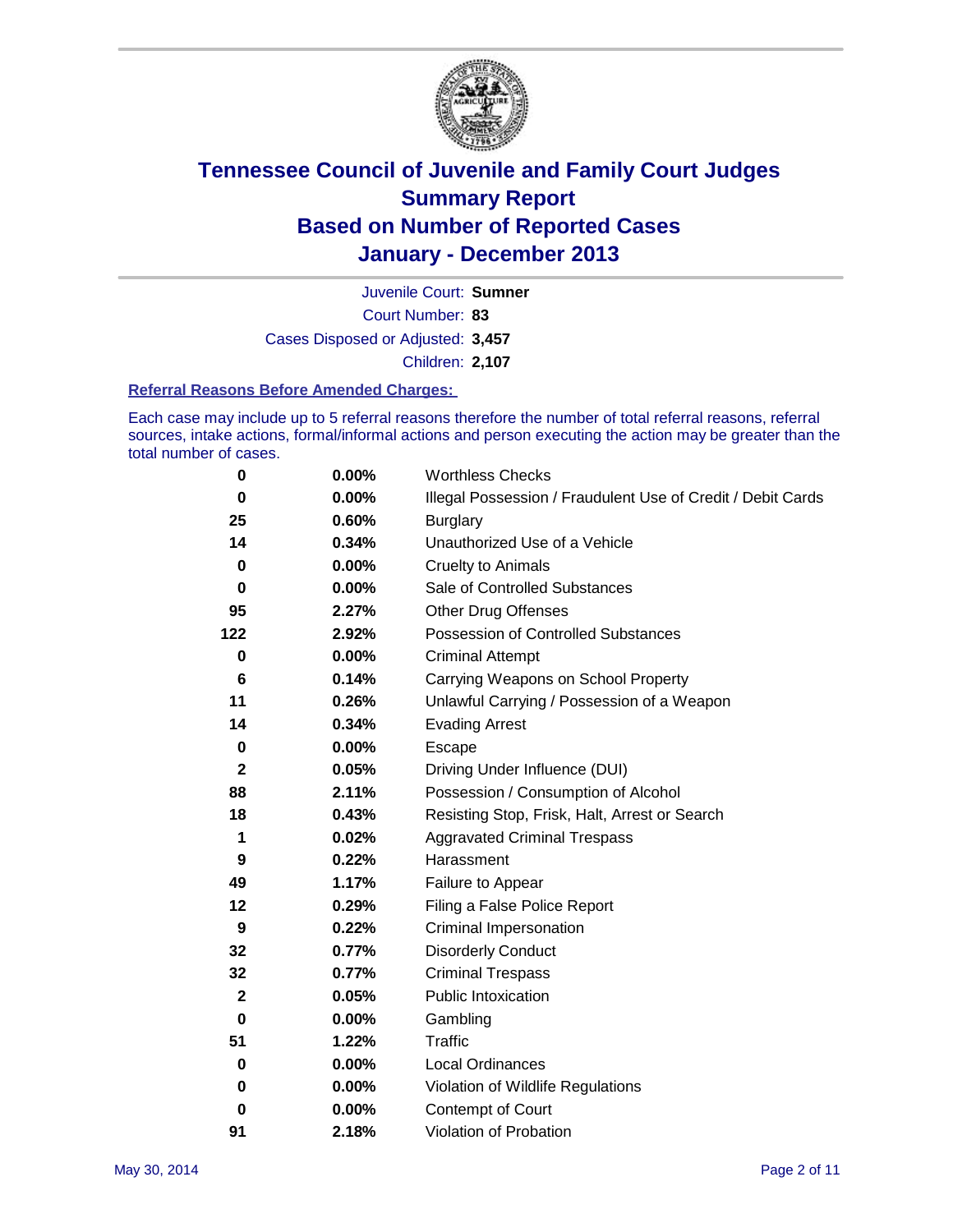

Court Number: **83** Juvenile Court: **Sumner** Cases Disposed or Adjusted: **3,457** Children: **2,107**

#### **Referral Reasons Before Amended Charges:**

Each case may include up to 5 referral reasons therefore the number of total referral reasons, referral sources, intake actions, formal/informal actions and person executing the action may be greater than the total number of cases.

| $\mathbf 2$ | 0.05%    | Violation of Aftercare                 |
|-------------|----------|----------------------------------------|
| 274         | 6.56%    | Unruly Behavior                        |
| 267         | 6.39%    | Truancy                                |
| 111         | 2.66%    | In-State Runaway                       |
| 4           | 0.10%    | Out-of-State Runaway                   |
| 46          | 1.10%    | Possession of Tobacco Products         |
| 132         | 3.16%    | Violation of a Valid Court Order       |
| 114         | 2.73%    | Violation of Curfew                    |
| 0           | $0.00\%$ | Sexually Abused Child                  |
| 0           | 0.00%    | <b>Physically Abused Child</b>         |
| 186         | 4.45%    | Dependency / Neglect                   |
| 12          | 0.29%    | <b>Termination of Parental Rights</b>  |
| 0           | $0.00\%$ | <b>Violation of Pretrial Diversion</b> |
| 0           | $0.00\%$ | Violation of Informal Adjustment       |
| 636         | 15.23%   | <b>Judicial Review</b>                 |
| 5           | 0.12%    | <b>Administrative Review</b>           |
| 227         | 5.43%    | <b>Foster Care Review</b>              |
| 283         | 6.78%    | Custody                                |
| 79          | 1.89%    | Visitation                             |
| $\mathbf 2$ | 0.05%    | Paternity / Legitimation               |
| 9           | 0.22%    | <b>Child Support</b>                   |
| 0           | 0.00%    | <b>Request for Medical Treatment</b>   |
| 0           | 0.00%    | <b>Consent to Marry</b>                |
| 547         | 13.10%   | Other                                  |
| 4,177       | 100.00%  | <b>Total Referrals</b>                 |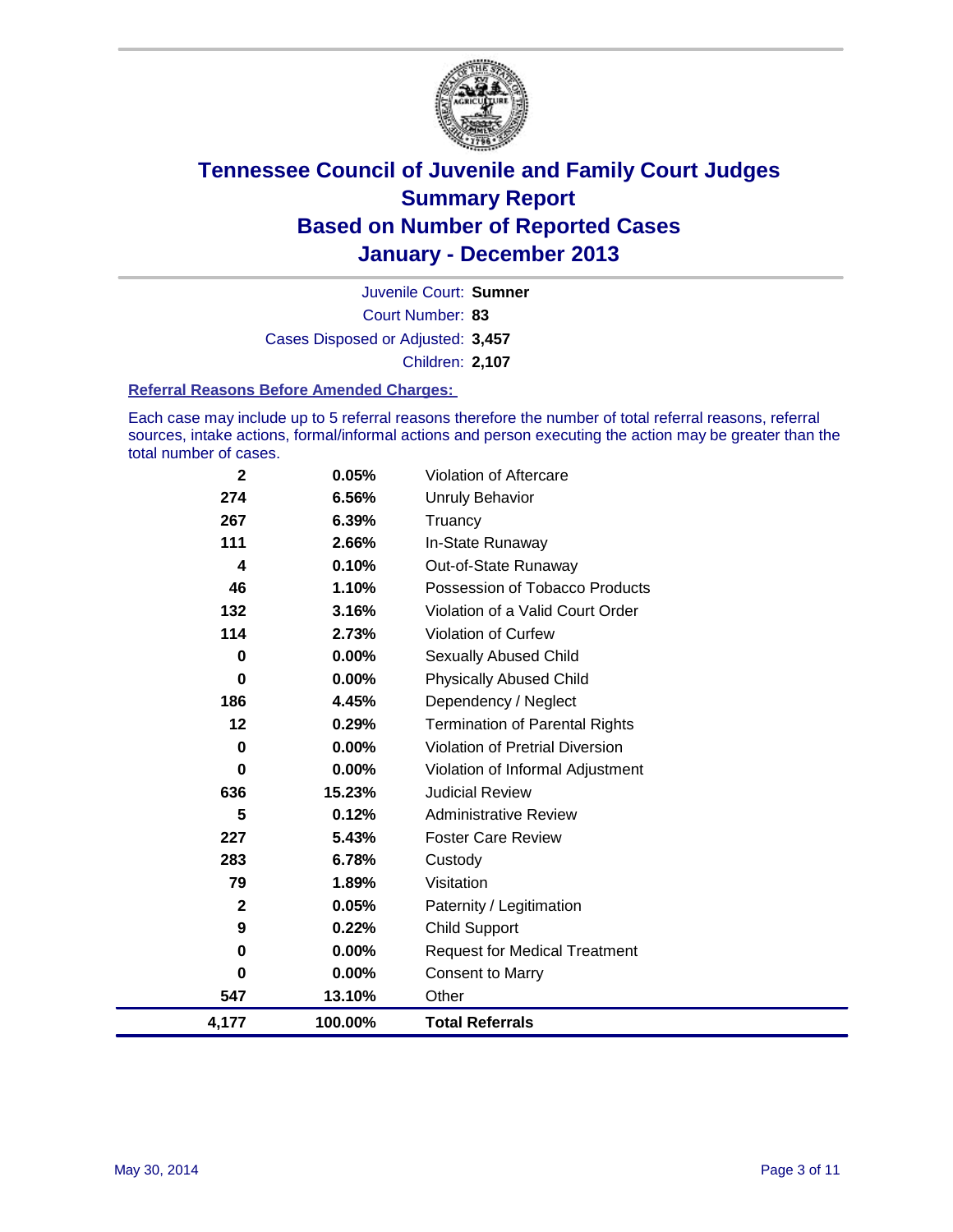

|                            |                                   | Juvenile Court: Sumner            |
|----------------------------|-----------------------------------|-----------------------------------|
|                            |                                   | Court Number: 83                  |
|                            | Cases Disposed or Adjusted: 3,457 |                                   |
|                            |                                   | Children: 2,107                   |
| <b>Referral Sources: 1</b> |                                   |                                   |
| 1,477                      | 35.36%                            | Law Enforcement                   |
| 442                        | 10.58%                            | Parents                           |
| 178                        | 4.26%                             | <b>Relatives</b>                  |
| 56                         | 1.34%                             | Self                              |
| 330                        | 7.90%                             | School                            |
| $\bf{0}$                   | 0.00%                             | <b>CSA</b>                        |
| 800                        | 19.15%                            | <b>DCS</b>                        |
| 0                          | $0.00\%$                          | <b>Other State Department</b>     |
| 6                          | 0.14%                             | <b>District Attorney's Office</b> |
| 667                        | 15.97%                            | <b>Court Staff</b>                |
| 4                          | 0.10%                             | Social Agency                     |
| 8                          | 0.19%                             | <b>Other Court</b>                |
| 25                         | 0.60%                             | Victim                            |
| 34                         | 0.81%                             | Child & Parent                    |
| 0                          | 0.00%                             | Hospital                          |
| 1                          | 0.02%                             | Unknown                           |
| 149                        | 3.57%                             | Other                             |
| 4,177                      | 100.00%                           | <b>Total Referral Sources</b>     |
|                            |                                   |                                   |

### **Age of Child at Referral: 2**

| 2,107 | 100.00% | <b>Total Child Count</b> |
|-------|---------|--------------------------|
| 0     | 0.00%   | <b>Unknown</b>           |
| 44    | 2.09%   | Ages 19 and Over         |
| 414   | 19.65%  | Ages 17 through 18       |
| 518   | 24.58%  | Ages 15 through 16       |
| 316   | 15.00%  | Ages 13 through 14       |
| 143   | 6.79%   | Ages 11 through 12       |
| 672   | 31.89%  | Ages 10 and Under        |
|       |         |                          |

<sup>1</sup> If different than number of Referral Reasons (4177), verify accuracy of your court's data.

<sup>2</sup> One child could be counted in multiple categories, verify accuracy of your court's data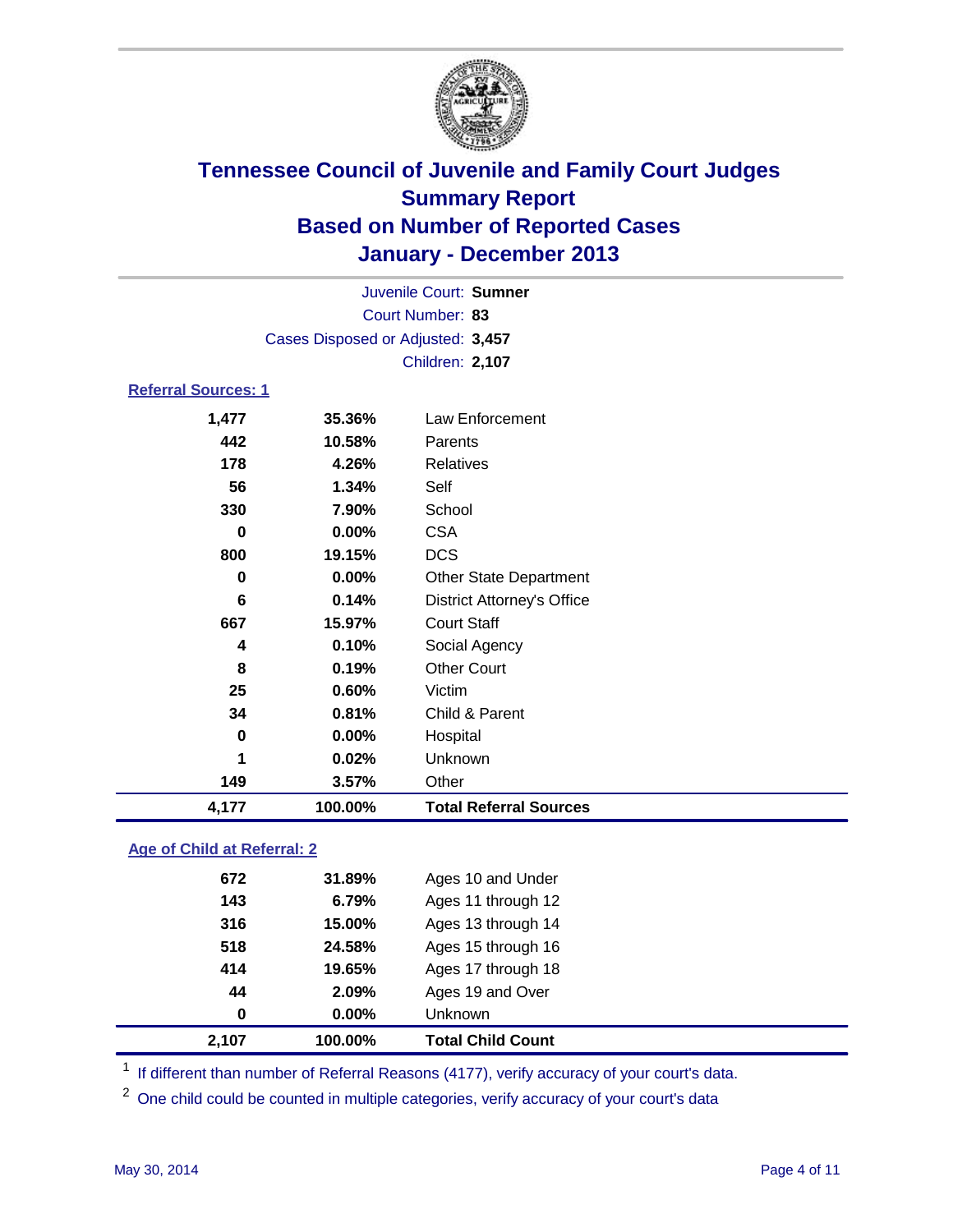

| Juvenile Court: Sumner                  |                                   |                          |  |  |
|-----------------------------------------|-----------------------------------|--------------------------|--|--|
|                                         |                                   | Court Number: 83         |  |  |
|                                         | Cases Disposed or Adjusted: 3,457 |                          |  |  |
|                                         |                                   | Children: 2,107          |  |  |
| Sex of Child: 1                         |                                   |                          |  |  |
| 1,261                                   | 59.85%                            | Male                     |  |  |
| 835                                     | 39.63%                            | Female                   |  |  |
| 11                                      | 0.52%                             | Unknown                  |  |  |
| 2,107                                   | 100.00%                           | <b>Total Child Count</b> |  |  |
| Race of Child: 1                        |                                   |                          |  |  |
| 1,615                                   | 76.65%                            | White                    |  |  |
| 273                                     | 12.96%                            | African American         |  |  |
| 3                                       | 0.14%                             | Native American          |  |  |
| $\overline{7}$                          | 0.33%                             | Asian                    |  |  |
| 132                                     | 6.26%                             | Mixed                    |  |  |
| 77                                      | 3.65%                             | Unknown                  |  |  |
| 2,107                                   | 100.00%                           | <b>Total Child Count</b> |  |  |
| <b>Hispanic Origin: 1</b>               |                                   |                          |  |  |
| 41                                      | 1.95%                             | Yes                      |  |  |
| 2,066                                   | 98.05%                            | <b>No</b>                |  |  |
| $\mathbf 0$                             | 0.00%                             | Unknown                  |  |  |
| 2,107                                   | 100.00%                           | <b>Total Child Count</b> |  |  |
| <b>School Enrollment of Children: 1</b> |                                   |                          |  |  |
| 1,636                                   | 77.65%                            | Yes                      |  |  |
| 163                                     | 7.74%                             | <b>No</b>                |  |  |
| 308                                     | 14.62%                            | Unknown                  |  |  |
| 2,107                                   | 100.00%                           | <b>Total Child Count</b> |  |  |

<sup>1</sup> One child could be counted in multiple categories, verify accuracy of your court's data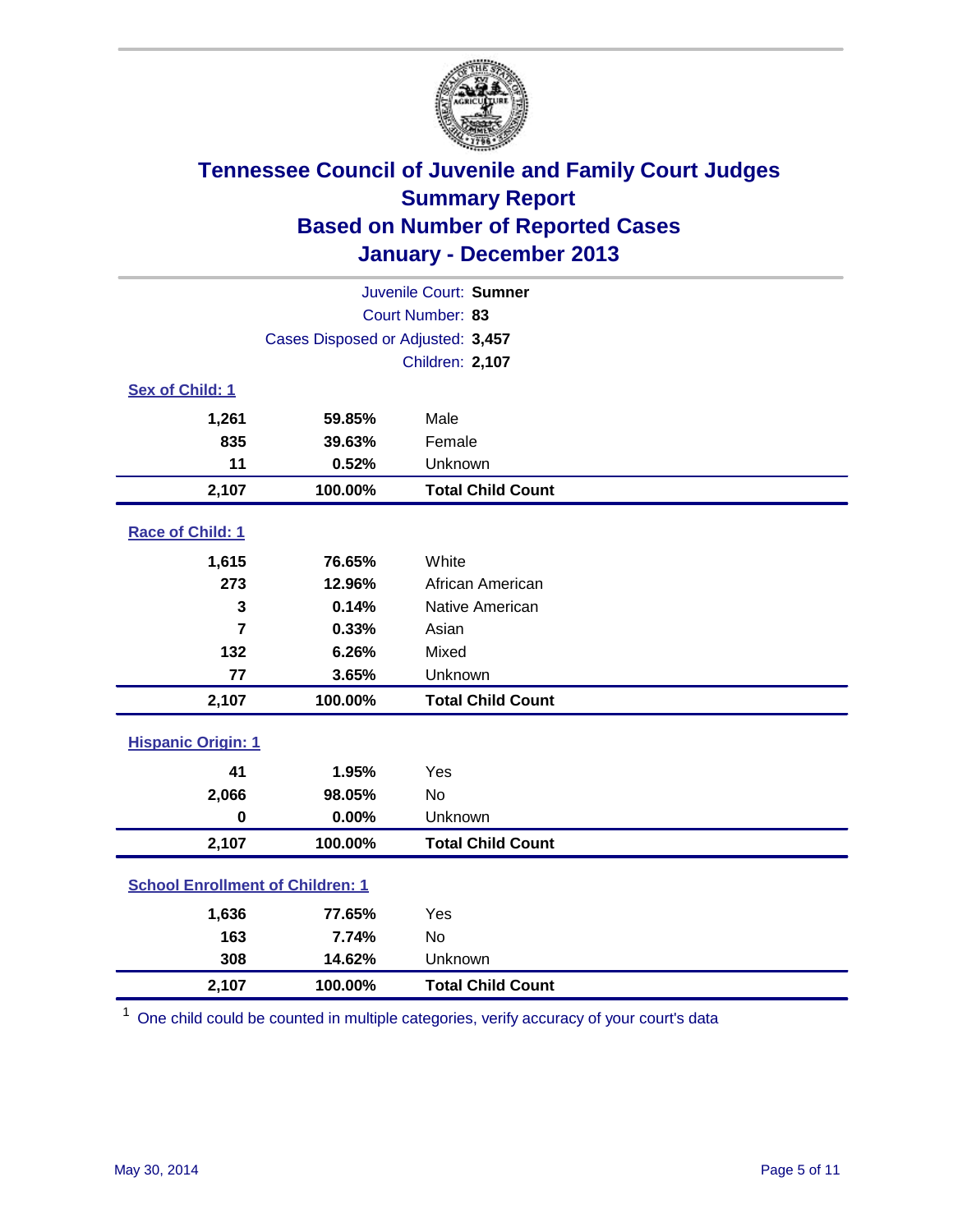

Court Number: **83** Juvenile Court: **Sumner** Cases Disposed or Adjusted: **3,457** Children: **2,107**

### **Living Arrangement of Child at Time of Referral: 1**

| 2,107 | 100.00% | <b>Total Child Count</b>     |
|-------|---------|------------------------------|
| 79    | 3.75%   | Other                        |
| 64    | 3.04%   | Unknown                      |
| 5     | 0.24%   | Independent                  |
| 3     | 0.14%   | In an Institution            |
| 6     | 0.28%   | In a Residential Center      |
| 24    | 1.14%   | In a Group Home              |
| 74    | 3.51%   | With Foster Family           |
| 21    | 1.00%   | <b>With Adoptive Parents</b> |
| 286   | 13.57%  | <b>With Relatives</b>        |
| 236   | 11.20%  | With Father                  |
| 810   | 38.44%  | With Mother                  |
| 87    | 4.13%   | With Mother and Stepfather   |
| 34    | 1.61%   | With Father and Stepmother   |
| 378   | 17.94%  | With Both Biological Parents |
|       |         |                              |

#### **Type of Detention: 2**

| 3.457        | 100.00%  | <b>Total Detention Count</b> |  |
|--------------|----------|------------------------------|--|
| 0            | 0.00%    | Other                        |  |
| 3,013        | 87.16%   | Does Not Apply               |  |
| 1            | 0.03%    | <b>Unknown</b>               |  |
| 0            | $0.00\%$ | <b>Psychiatric Hospital</b>  |  |
| $\mathbf{2}$ | 0.06%    | Jail - No Separation         |  |
| 0            | $0.00\%$ | Jail - Partial Separation    |  |
| 0            | 0.00%    | Jail - Complete Separation   |  |
| 441          | 12.76%   | Juvenile Detention Facility  |  |
| 0            | 0.00%    | Non-Secure Placement         |  |
|              |          |                              |  |

<sup>1</sup> One child could be counted in multiple categories, verify accuracy of your court's data

If different than number of Cases (3457) verify accuracy of your court's data.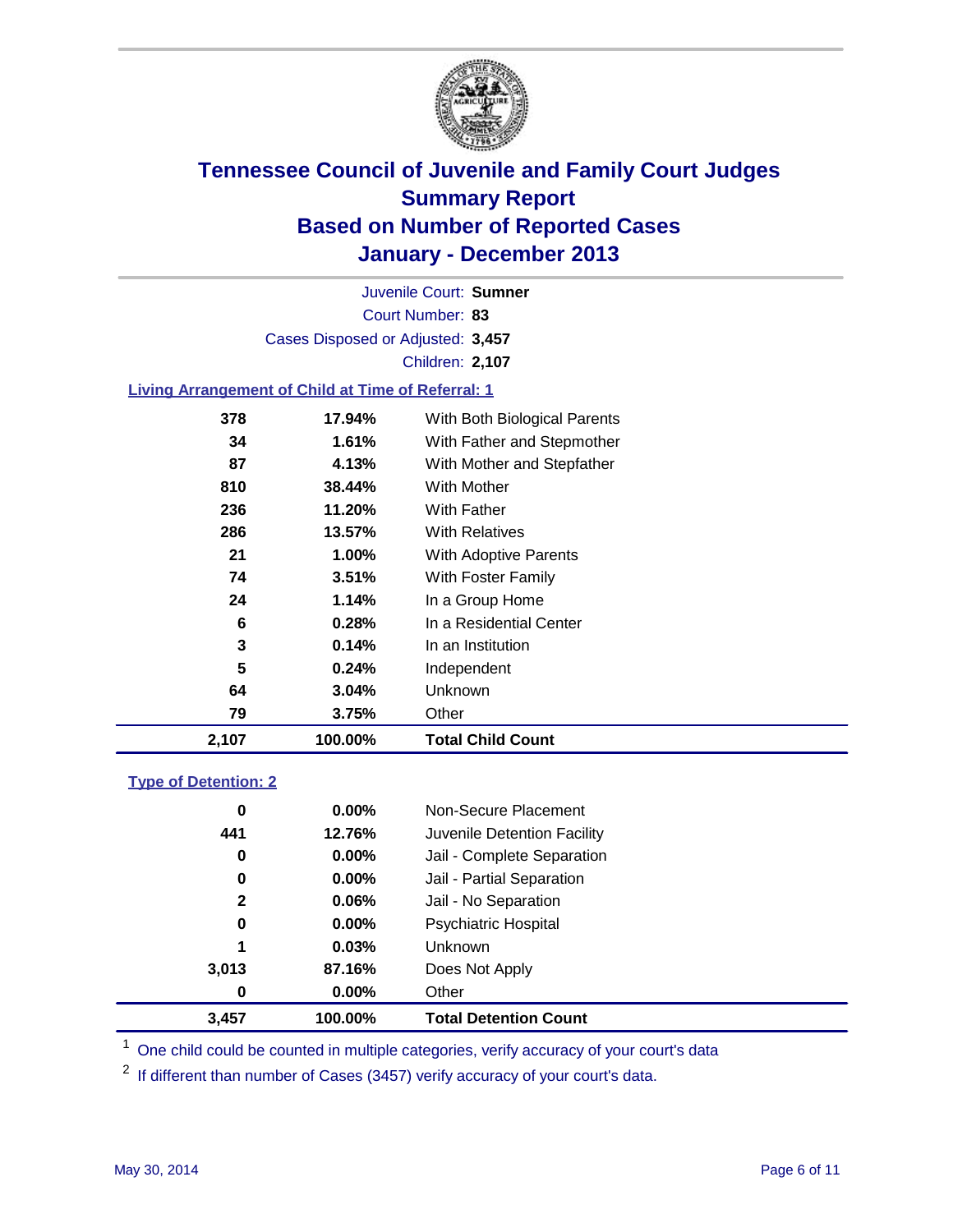

|                                                    |                                   | Juvenile Court: Sumner               |
|----------------------------------------------------|-----------------------------------|--------------------------------------|
|                                                    |                                   | Court Number: 83                     |
|                                                    | Cases Disposed or Adjusted: 3,457 |                                      |
|                                                    |                                   | Children: 2,107                      |
| <b>Placement After Secure Detention Hearing: 1</b> |                                   |                                      |
| 371                                                | 10.73%                            | Returned to Prior Living Arrangement |
| 55                                                 | 1.59%                             | Juvenile Detention Facility          |
| $\mathbf 2$                                        | 0.06%                             | Jail                                 |
| $\mathbf{2}$                                       | 0.06%                             | Shelter / Group Home                 |
| $\overline{\mathbf{2}}$                            | 0.06%                             | <b>Foster Family Home</b>            |
| $\bf{0}$                                           | 0.00%                             | Psychiatric Hospital                 |
| 3                                                  | 0.09%                             | Unknown                              |
| 3,013                                              | 87.16%                            | Does Not Apply                       |
| 9                                                  | 0.26%                             | Other                                |
| 3,457                                              | 100.00%                           | <b>Total Placement Count</b>         |
| <b>Intake Actions: 2</b>                           |                                   |                                      |
|                                                    |                                   |                                      |
| 2,668                                              | 63.87%                            | <b>Petition Filed</b>                |
| 483                                                | 11.56%                            | <b>Motion Filed</b>                  |
| 19                                                 | 0.45%                             | <b>Citation Processed</b>            |
| $\mathbf{2}$                                       | 0.05%                             | Notification of Paternity Processed  |
| 681                                                | 16.30%                            | Scheduling of Judicial Review        |
| 4                                                  | 0.10%                             | Scheduling of Administrative Review  |
| 213                                                | 5.10%                             | Scheduling of Foster Care Review     |
| $\bf{0}$                                           | 0.00%                             | Unknown                              |
| 7                                                  | 0.17%                             | Does Not Apply                       |
| 100                                                | 2.39%                             | Other                                |
| 4,177                                              | 100.00%                           | <b>Total Intake Count</b>            |

<sup>1</sup> If different than number of Cases (3457) verify accuracy of your court's data.

 $2$  If different than number of Referral Reasons (4177), verify accuracy of your court's data.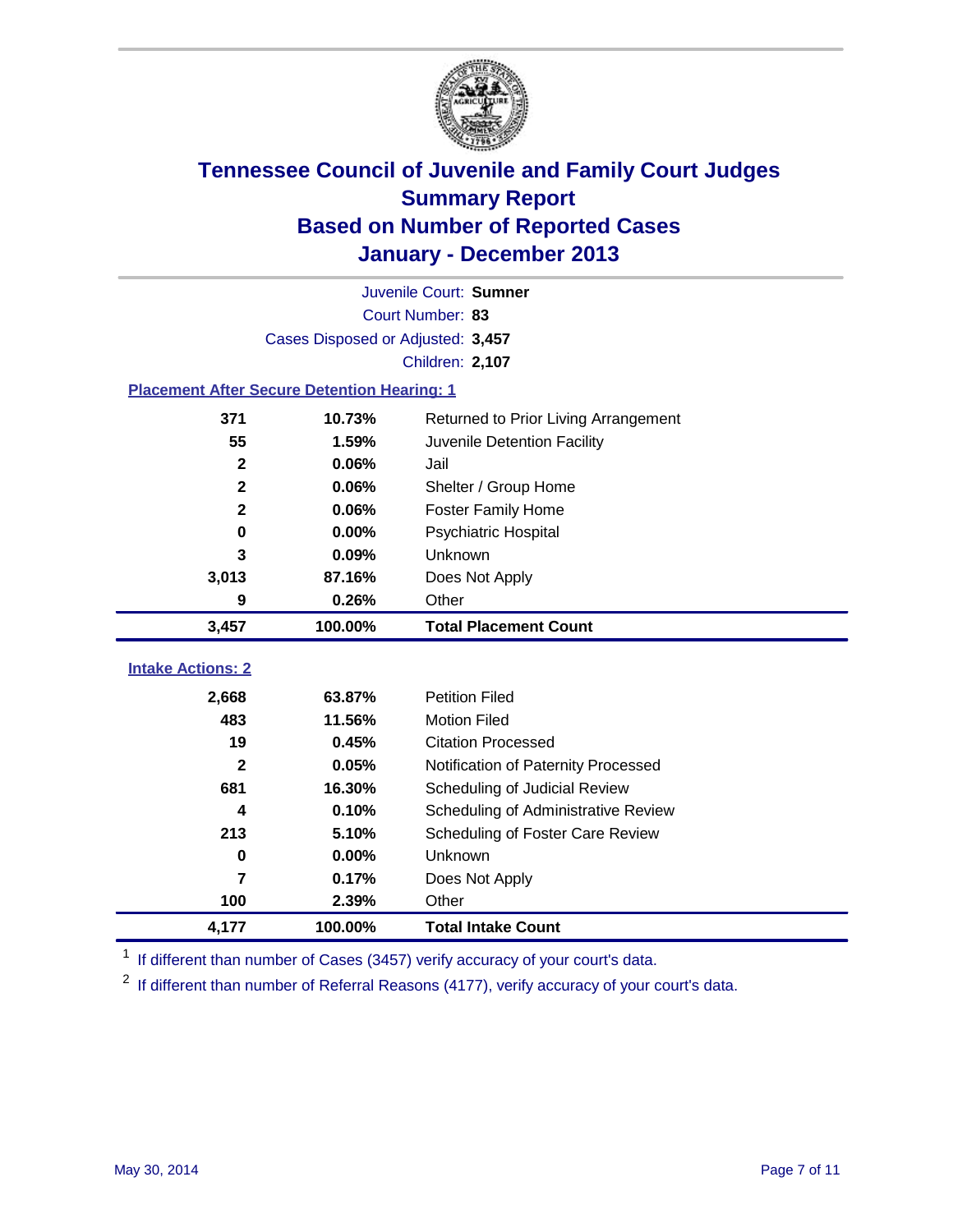

Court Number: **83** Juvenile Court: **Sumner** Cases Disposed or Adjusted: **3,457** Children: **2,107**

### **Last Grade Completed by Child: 1**

| 2,107        | 100.00%  | <b>Total Child Count</b>     |
|--------------|----------|------------------------------|
| $\bf{0}$     | $0.00\%$ | Other                        |
| 294          | 13.95%   | Unknown                      |
| 3            | 0.14%    | <b>Never Attended School</b> |
| 27           | 1.28%    | Graduated                    |
| $\mathbf{2}$ | 0.09%    | <b>GED</b>                   |
| 1            | 0.05%    | Non-Graded Special Ed        |
| 3            | 0.14%    | 12th Grade                   |
| 162          | 7.69%    | 11th Grade                   |
| 255          | 12.10%   | 10th Grade                   |
| 237          | 11.25%   | 9th Grade                    |
| 207          | 9.82%    | 8th Grade                    |
| 141          | 6.69%    | 7th Grade                    |
| 112          | 5.32%    | 6th Grade                    |
| 54           | 2.56%    | 5th Grade                    |
| 43           | 2.04%    | 4th Grade                    |
| 51           | 2.42%    | 3rd Grade                    |
| 50           | 2.37%    | 2nd Grade                    |
| 52           | 2.47%    | 1st Grade                    |
| 70           | 3.32%    | Kindergarten                 |
| 45           | 2.14%    | Preschool                    |
| 298          | 14.14%   | Too Young for School         |

| <b>Enrolled in Special Education: 1</b> |  |
|-----------------------------------------|--|
|                                         |  |

| 2,107 | 100.00% | <b>Total Child Count</b> |  |
|-------|---------|--------------------------|--|
| 331   | 15.71%  | Unknown                  |  |
| 1,604 | 76.13%  | No                       |  |
| 172   | 8.16%   | Yes                      |  |

One child could be counted in multiple categories, verify accuracy of your court's data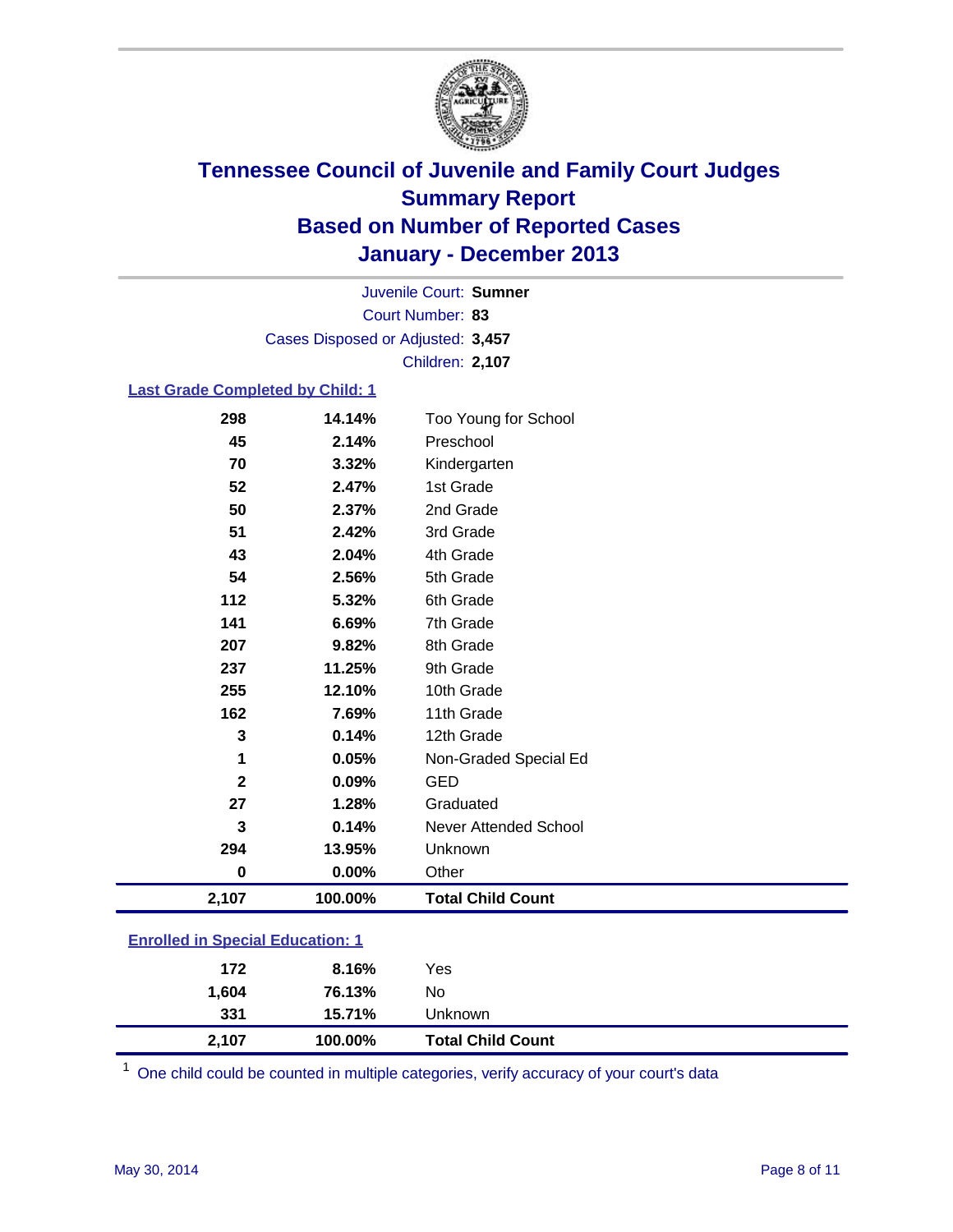

|                              |                                   | Juvenile Court: Sumner    |
|------------------------------|-----------------------------------|---------------------------|
|                              |                                   | Court Number: 83          |
|                              | Cases Disposed or Adjusted: 3,457 |                           |
|                              |                                   | Children: 2,107           |
| <b>Action Executed By: 1</b> |                                   |                           |
| 2,784                        | 66.65%                            | Judge                     |
| 1,371                        | 32.82%                            | Magistrate                |
| 19                           | 0.45%                             | <b>YSO</b>                |
| 3                            | $0.07\%$                          | Other                     |
| 0                            | 0.00%                             | Unknown                   |
| 4,177                        | 100.00%                           | <b>Total Action Count</b> |

### **Formal / Informal Actions: 1**

| 714      | 17.09%   | Dismissed                                        |
|----------|----------|--------------------------------------------------|
| 157      | 3.76%    | Retired / Nolle Prosequi                         |
| 0        | $0.00\%$ | <b>Complaint Substantiated Delinquent</b>        |
| 1,021    | 24.44%   | <b>Complaint Substantiated Status Offender</b>   |
| 108      | 2.59%    | <b>Complaint Substantiated Dependent/Neglect</b> |
| 4        | 0.10%    | <b>Complaint Substantiated Abused</b>            |
| $\bf{0}$ | $0.00\%$ | <b>Complaint Substantiated Mentally III</b>      |
| 18       | 0.43%    | Informal Adjustment                              |
| 602      | 14.41%   | <b>Pretrial Diversion</b>                        |
| 10       | 0.24%    | <b>Transfer to Adult Court Hearing</b>           |
| 0        | $0.00\%$ | Charges Cleared by Transfer to Adult Court       |
| 988      | 23.65%   | Special Proceeding                               |
| 430      | 10.29%   | <b>Review Concluded</b>                          |
| 119      | 2.85%    | Case Held Open                                   |
| 6        | 0.14%    | Other                                            |
| 0        | $0.00\%$ | <b>Unknown</b>                                   |
| 4,177    | 100.00%  | <b>Total Action Count</b>                        |

<sup>1</sup> If different than number of Referral Reasons (4177), verify accuracy of your court's data.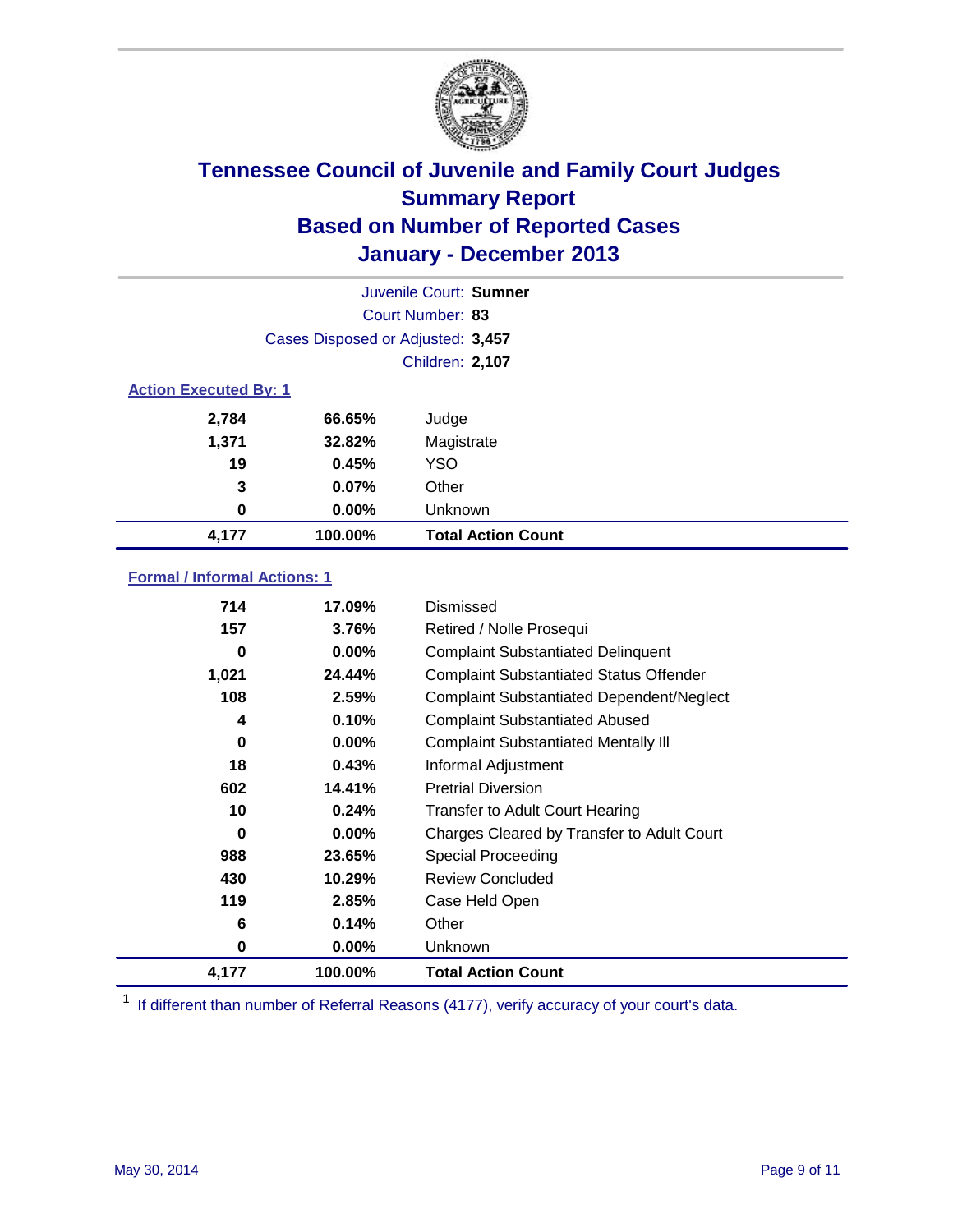

|                       |                                   | Juvenile Court: Sumner                                |
|-----------------------|-----------------------------------|-------------------------------------------------------|
|                       |                                   | Court Number: 83                                      |
|                       | Cases Disposed or Adjusted: 3,457 |                                                       |
|                       |                                   | Children: 2,107                                       |
| <b>Case Outcomes:</b> |                                   | There can be multiple outcomes for one child or case. |
| 470                   | 6.39%                             | Case Dismissed                                        |
| 128                   | 1.74%                             | Case Retired or Nolle Prosequi                        |
| 567                   | 7.71%                             | Warned / Counseled                                    |
| 55                    | 0.75%                             | Held Open For Review                                  |
| 133                   | 1.81%                             | Supervision / Probation to Juvenile Court             |
| 0                     | 0.00%                             | <b>Probation to Parents</b>                           |
| 0                     | $0.00\%$                          | Referral to Another Entity for Supervision / Service  |
| 153                   | 2.08%                             | Referred for Mental Health Counseling                 |
| 58                    | 0.79%                             | Referred for Alcohol and Drug Counseling              |
| 0                     | $0.00\%$                          | Referred to Alternative School                        |
| 0                     | 0.00%                             | Referred to Private Child Agency                      |
| 0                     | $0.00\%$                          | Referred to Defensive Driving School                  |
| 5                     | 0.07%                             | Referred to Alcohol Safety School                     |
| 41                    | 0.56%                             | Referred to Juvenile Court Education-Based Program    |
| 3                     | 0.04%                             | Driver's License Held Informally                      |
| 0                     | 0.00%                             | <b>Voluntary Placement with DMHMR</b>                 |
| 0                     | 0.00%                             | <b>Private Mental Health Placement</b>                |
| 0                     | 0.00%                             | <b>Private MR Placement</b>                           |
| 0                     | $0.00\%$                          | Placement with City/County Agency/Facility            |
| 74                    | 1.01%                             | Placement with Relative / Other Individual            |
| 174                   | 2.37%                             | Fine                                                  |
| 343                   | 4.66%                             | <b>Public Service</b>                                 |
| 31                    | 0.42%                             | Restitution                                           |
| 0                     | 0.00%                             | <b>Runaway Returned</b>                               |
| 286                   | 3.89%                             | No Contact Order                                      |
| 66                    | 0.90%                             | Injunction Other than No Contact Order                |
| 12                    | 0.16%                             | <b>House Arrest</b>                                   |
| 9                     | 0.12%                             | <b>Court Defined Curfew</b>                           |
| 0                     | $0.00\%$                          | Dismissed from Informal Adjustment                    |
| 205                   | 2.79%                             | <b>Dismissed from Pretrial Diversion</b>              |
| 191                   | 2.60%                             | Released from Probation                               |
| 5                     | 0.07%                             | <b>Transferred to Adult Court</b>                     |
| 0                     | $0.00\%$                          | <b>DMHMR Involuntary Commitment</b>                   |